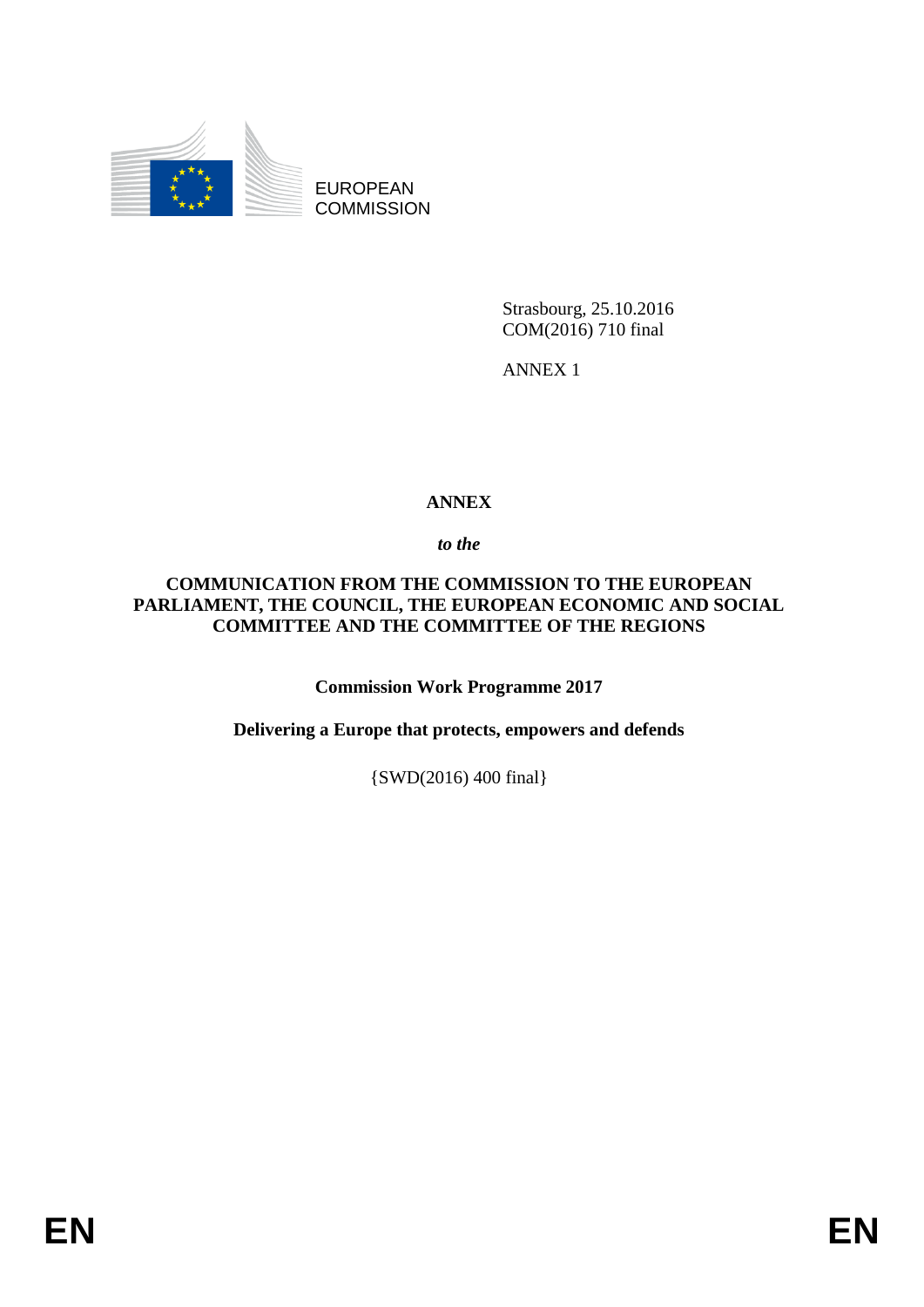## **Annex I: New initiatives**

| $N^{\circ}$                              | <b>Title</b>                                                           | Description <sup>1</sup>                                                                                                                                                                                                                                                                                                                                                                                                                                                                                                                                                                                           |  |  |  |
|------------------------------------------|------------------------------------------------------------------------|--------------------------------------------------------------------------------------------------------------------------------------------------------------------------------------------------------------------------------------------------------------------------------------------------------------------------------------------------------------------------------------------------------------------------------------------------------------------------------------------------------------------------------------------------------------------------------------------------------------------|--|--|--|
|                                          | A New Boost for Jobs, Growth and Investment                            |                                                                                                                                                                                                                                                                                                                                                                                                                                                                                                                                                                                                                    |  |  |  |
| $\overline{1}$ .                         | <b>Youth initiative</b>                                                | The initiative includes a proposal for the creation of a European Solidarity Corps (legislative/non-legislative) and<br>priority measures to implement the youth aspects of the Skills Agenda, including a quality framework for<br>apprenticeships and a proposal on increased mobility for apprentices (legislative); modernising school and higher<br>education (non-legislative; $Q2/2017$ ); as well as a proposal for improved tracking of outcomes for graduates but also<br>young people who have followed vocational education and training (non-legislative; Q2/2017).                                   |  |  |  |
| 2.                                       | <b>Implementation of the Action Plan on</b><br><b>Circular Economy</b> | This includes a strategy on plastics use, reuse and recyling (non-legislative; $Q4/2017$ ); measures on water: a proposal<br>for a Regulation on minimum quality requirements for reused water (incl. impact assessment; Art. 192 TFEU;<br>Q2/2017); a REFIT revision of the Drinking Water Directive (incl. impact assessment; Art. 192(1) TFEU; Q4/2017);<br>an initiative to address legal, technical or practical bottlenecks at the interface of chemical, product and waste<br>legislation (non-legislative; $Q4/2017$ ); and a monitoring framework for the circular economy (non-legislative;<br>Q3/2017). |  |  |  |
| 3.                                       | <b>Financial framework beyond 2020</b>                                 | A comprehensive proposal for the next Multi-annual Financial Framework, including on own resources (legislative/<br>non-legislative; Art. 312 TFU).                                                                                                                                                                                                                                                                                                                                                                                                                                                                |  |  |  |
| <b>A Connected Digital Single Market</b> |                                                                        |                                                                                                                                                                                                                                                                                                                                                                                                                                                                                                                                                                                                                    |  |  |  |
| 4.                                       | <b>Implementation of the Digital Single</b><br><b>Market Strategy</b>  | Mid-term review of the implementation of the Digital Single Market Strategy.                                                                                                                                                                                                                                                                                                                                                                                                                                                                                                                                       |  |  |  |

<sup>&</sup>lt;sup>1</sup> In this annex the Commission provides further information, as far as available, on the initiatives included in its Work Programme, in line with the Interinstitutional <sup>1</sup> Agreement on Better Law-making. This information, which is provided in brackets under the description of each initiative, is indicative only and subject to change during the preparatory process, notably in view of the outcome of an impact assessment process.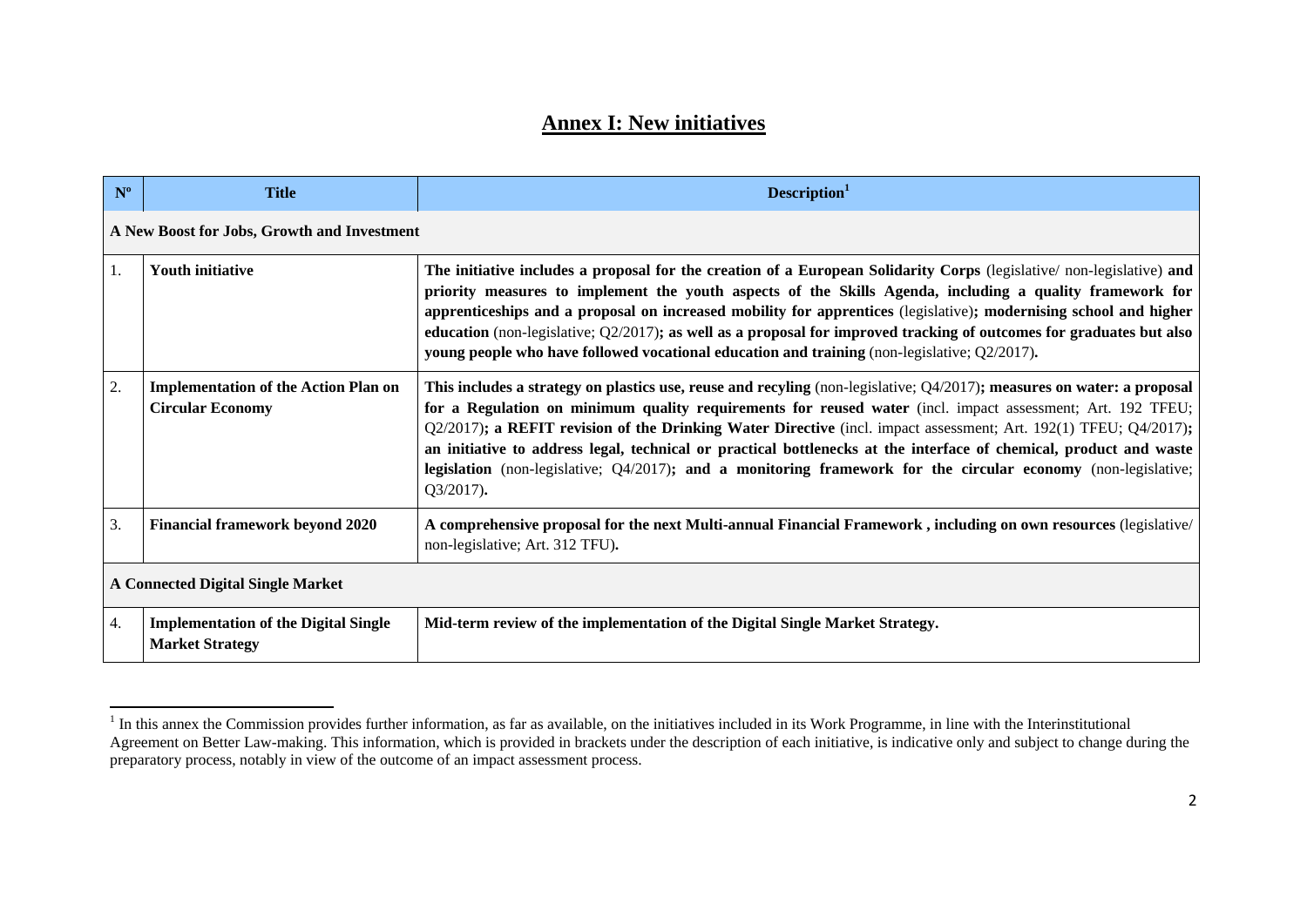| $N^{\circ}$ | <b>Title</b>                                                                                      | Description <sup>1</sup>                                                                                                                                                                                                                                                                                                                                                                                                                                                                                                                                                                                                                                                                                                                                                                                                                                                                                                                                                                                                                             |  |  |  |
|-------------|---------------------------------------------------------------------------------------------------|------------------------------------------------------------------------------------------------------------------------------------------------------------------------------------------------------------------------------------------------------------------------------------------------------------------------------------------------------------------------------------------------------------------------------------------------------------------------------------------------------------------------------------------------------------------------------------------------------------------------------------------------------------------------------------------------------------------------------------------------------------------------------------------------------------------------------------------------------------------------------------------------------------------------------------------------------------------------------------------------------------------------------------------------------|--|--|--|
|             | A Resilient Energy Union with a Forward-Looking Climate Change Policy                             |                                                                                                                                                                                                                                                                                                                                                                                                                                                                                                                                                                                                                                                                                                                                                                                                                                                                                                                                                                                                                                                      |  |  |  |
| 5.          | <b>Implementation of the Energy Union</b><br><b>Strategy: low-emission travel and</b><br>mobility | REFIT revisions of several key pieces of legislation hightlighted in the low-emission mobility action plan: post-2020<br>strategies on cars/vans and on lorries, buses and coaches (legislative, incl. impact assessment; Q2/2017); the Clean<br>Vehicles Directive (incl. impact assessment; Art. 192 TFEU; Q2/2017); and the Eurovignette and European Electronic<br>Toll Service (EETS) Directives (incl. impact assessment; Art. 91 TFEU; Q2/2017). This initiative includes the<br>implementation of the international agreement on emissions from aircraft (ICAO) (legislative, incl. impact<br>assessment; Art. 192 TFEU; Q1/2017).                                                                                                                                                                                                                                                                                                                                                                                                           |  |  |  |
|             | A Deeper and Fairer Internal Market with a Strengthened Industrial Base                           |                                                                                                                                                                                                                                                                                                                                                                                                                                                                                                                                                                                                                                                                                                                                                                                                                                                                                                                                                                                                                                                      |  |  |  |
| 6.          | <b>Implementation of the Single Market</b><br><b>Strategy</b>                                     | Deliverables will include a REFIT revision of the legislation on goods (legislative/ non-legislative, incl. impact<br>assessment; Art. $43/114/207$ TFEU; $Q2/2017$ ), a company law initiative to facilitate the use of digital technologies<br>throughout a company's lifecycle and cross-border mergers and divisions (legislative, incl. impact assessment; Q3-<br>4/2017), an initiative on coordinated health technology assessments (legislative/ non-legislative, incl. impact<br>assessment; Q4/2017), and measures for better enforcement of single market rules within a wider enforcement<br>package, including proposals for a Single Digital Gateway (legislative/non-legislative, incl. impact assessment; Art.<br>114 TFEU; Q1/2017) and for a Single Market Information Tool (legislative, incl. impact assessment; Q1/2017),<br>upgrade of SOLVIT (non-legislative; $Q1/2017$ ) and empowering national competition authorities to be more effective<br>enforcers (legislative/non-legislative, incl. impact assessment; Q2/2017). |  |  |  |
| 7.          | <b>Fairer taxation of companies</b>                                                               | The initiative includes implementation of the VAT action plan through REFIT proposals for a definitive VAT<br>system and on VAT rates (legislative, incl. impact assessment; Art. 113 TFEU; Q3/2017), better administrative<br>cooperation and a simplification package to reduce burden for businesses and tax administrations (legislative, incl.<br>impact assessment; Art. 113 TFEU; Q4/2017); a proposal for an EU list of third country jurisdictions that do not<br>respect tax good governance standards (non-legislative; Q3/2017); and implementation in EU legislation of the<br>international agremeent on Base Erosion and Profit Shifting (BEPS) (legislative/ non-legislative, incl. impact<br>assessment; Q2/2017).                                                                                                                                                                                                                                                                                                                  |  |  |  |
| 8.          | <b>Implementation of the Space Strategy</b><br>for Europe                                         | Legislative proposals on governmental satellite communication services (incl. impact assessment; Art. 189 TFEU;<br>Q4/2017) and measures to facilitate market uptake of space services and data (legislative/non-legislative).                                                                                                                                                                                                                                                                                                                                                                                                                                                                                                                                                                                                                                                                                                                                                                                                                       |  |  |  |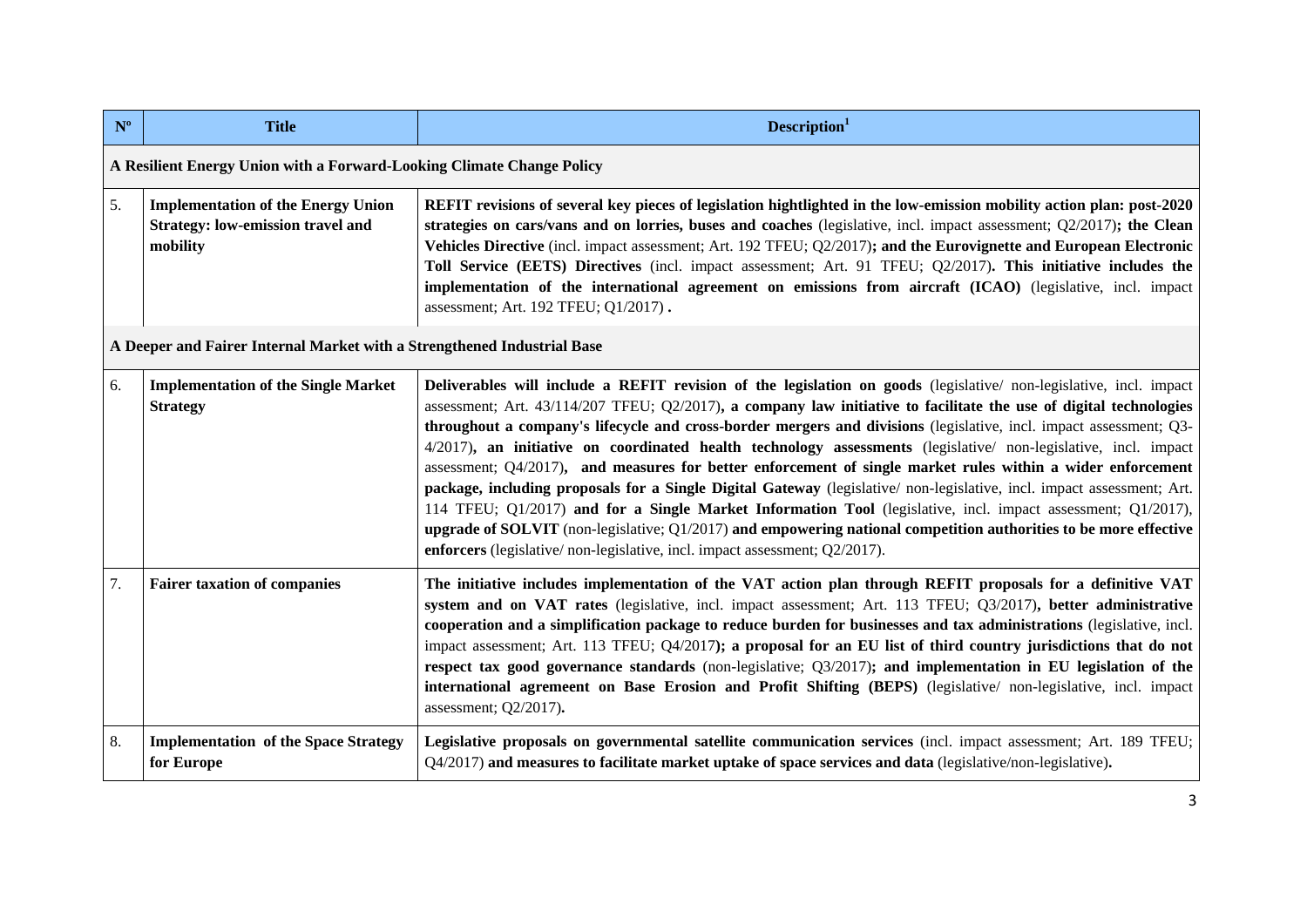| $N^{\circ}$ | <b>Title</b>                                                             | Description <sup>1</sup>                                                                                                                                                                                                                                                                                                                                                                                                                                                                                                                                                                                                                                                                                                                                                                          |  |
|-------------|--------------------------------------------------------------------------|---------------------------------------------------------------------------------------------------------------------------------------------------------------------------------------------------------------------------------------------------------------------------------------------------------------------------------------------------------------------------------------------------------------------------------------------------------------------------------------------------------------------------------------------------------------------------------------------------------------------------------------------------------------------------------------------------------------------------------------------------------------------------------------------------|--|
| 9.          | <b>Implementation of the Capital Markets</b><br><b>Union Action Plan</b> | A mid-term review (non-legislative; Q2/2017) will take stock of progress on the implementation of the Capital<br>Markets Union and identify potential additional measures required to improve the financing of the economy. New<br>measures will include a framework for an EU personal pension product (legislative/ non-legislative, incl. impact<br>assessment; Art. 114 TFEU; Q2/2017); a REFIT revision of the European Market Infrastructure Regulation (EMIR)<br>(incl. impact assessment; Art. 114 TFEU; Q1/2017); an Action Plan on retail financial services (non-legislative;<br>Q1/2017); and additional delegated legislation to facilitate funding of infrastructure corporates by institutional<br>investors (incl. impact assessment; Q4/2016).                                   |  |
|             | A Deeper and Fairer Economic and Monetary Union                          |                                                                                                                                                                                                                                                                                                                                                                                                                                                                                                                                                                                                                                                                                                                                                                                                   |  |
| 10.         | A strong Union built on a strong EMU                                     | The White Paper on the Future of Europe (non-legislative; $Q1/2017$ ) setting out steps on how to reform an EU of 27<br>Member States 60 years after the Treaties of Rome will also include the future of the EMU to prepare stage 2 of<br>EMU deepening in the new political and democratic context (including a stability oriented review of the Stability<br>and Growth Pact and the follow up to Article 16 of the Treaty on Stability, Coordination and Governance in the<br>EMU (incorporating the substance of this treaty into the EU legal framework). The initiative will also include a<br>review of the European System of Financial Supervision (ESFS) to strengthen the effectiveness and efficiency of<br>oversight at both macro- and micro- prudential levels.                   |  |
| 11.         | <b>European Pillar of Social Rights</b>                                  | Following the public consultation, the initiative will set out its proposal for a Pillar of Social Rights (Q1/2017) and<br>will present related initiatives, such as initiatives to address the challenges of work-life balance faced by working<br>families (legislative/non-legislative, incl. impact assessment; Art. 153/157 TFEU), on access to social protection<br>(legislative/non-legislative, incl. impact assessment; Art. 153/292), and the implementation of the Working Time<br>Directive (non-legislative), as well as a REFIT revision of the Written Statement Directive establishing the<br>employer's obligation to inform employees of the conditions applicable to the contract or employment relationship<br>(legislative, incl. impact assessment; Art 153.1(b)/154 TFEU). |  |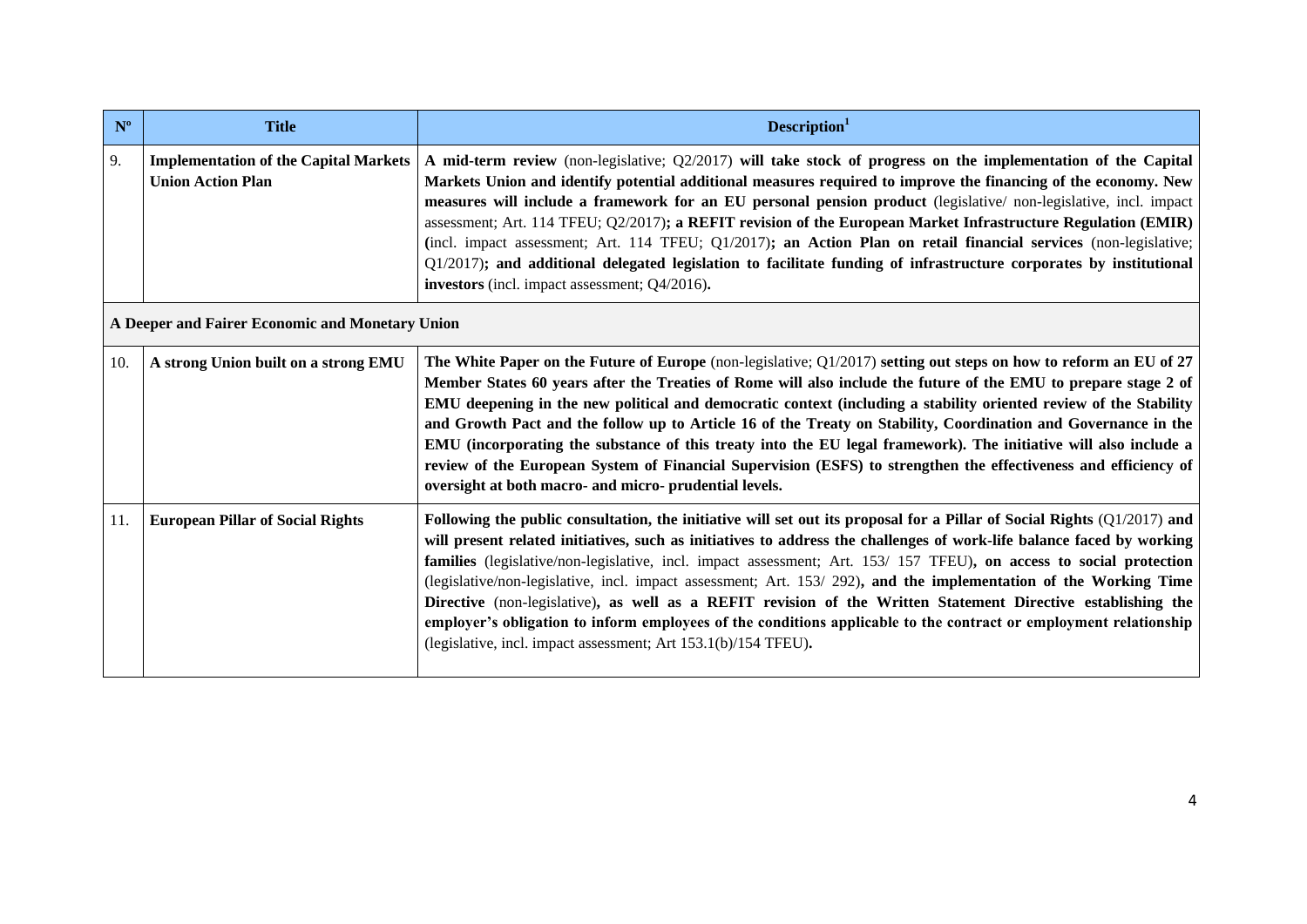| $N^{\circ}$                              | <b>Title</b>                                                        | Description <sup>1</sup>                                                                                                                                                                                                                                                                                                                                                                                                                                                                                                                                                                                                                                                                                                                                                                                                                                  |  |  |  |
|------------------------------------------|---------------------------------------------------------------------|-----------------------------------------------------------------------------------------------------------------------------------------------------------------------------------------------------------------------------------------------------------------------------------------------------------------------------------------------------------------------------------------------------------------------------------------------------------------------------------------------------------------------------------------------------------------------------------------------------------------------------------------------------------------------------------------------------------------------------------------------------------------------------------------------------------------------------------------------------------|--|--|--|
|                                          | Trade: A Reasonable and Balanced Free Trade Agreement with the U.S. |                                                                                                                                                                                                                                                                                                                                                                                                                                                                                                                                                                                                                                                                                                                                                                                                                                                           |  |  |  |
| 12.                                      | <b>Implementation of the Trade for All</b><br><b>Strategy</b>       | In parallel to pursuing and completing bilateral negotiations (e.g. with Japan) and to opening new negotiations with<br>Australia (incl. impact assessment; Q1/2017), Chile (incl. impact assessment; Q2/2017) and New Zealand (incl. impact<br>assessment; Q1/2017) for free trade agreements, this initiative includes a further reinforcement of the EU's Trade<br>Defence Instruments with a proposal to amend the EU's antidumping legislation (incl. impact assessment; Q4/2016),<br>in line with the Commission Communication of 18 October 2016.                                                                                                                                                                                                                                                                                                  |  |  |  |
|                                          | An Area of Justice and Fundamental Rights Based on Mutual Trust     |                                                                                                                                                                                                                                                                                                                                                                                                                                                                                                                                                                                                                                                                                                                                                                                                                                                           |  |  |  |
| 13.                                      | <b>Data Protection Package</b>                                      | The package $(Q1/2017)$ will include an alignment of rules on the protection of personal data when processed by EU<br>Institutions to the new general data protection rules (legislative; Art. 16 TFEU), a REFIT revision of the ePrivacy<br>Directive (incl. impact assessment; Art. 114/16 TFEU) as well as a framework for adequacy decisions on exchange of<br>personal data with third countries.                                                                                                                                                                                                                                                                                                                                                                                                                                                    |  |  |  |
| 14.                                      | Progress towards and effective and<br>genuine Security Union        | Implementation of the Security Union agenda and the Action Plan on terrorist financing, with proposals to<br>harmonise money laundering offences and sanctions (legislative; Art. 83 TFEU; Q4/2016), to strengthen mutual<br>recognition of criminal asset freezing and confiscation orders (legislative, incl. impact assessment; Art. 82 TFEU;<br>Q4/2016) and to tackle illicit cash movements (legislative, incl. impact assessment; Art. 33/114 TFEU; Q4/2016) and<br>illicit trade in cultural goods (legislative, incl. impact assessment; Art. 207 TFEU; Q4/2016). This initiative also<br>includes a proposal for a European Travel Information and Authorisation System (ETIAS) (legislative; Art. 77(2)(b)<br>and (d)a TFEU; Q4/2016) as well as follow-up to the work of the High Level Group on information systems and<br>interoperability. |  |  |  |
| <b>Towards a New Policy on Migration</b> |                                                                     |                                                                                                                                                                                                                                                                                                                                                                                                                                                                                                                                                                                                                                                                                                                                                                                                                                                           |  |  |  |
| 15.                                      | <b>Implementation of the European</b><br><b>Agenda on Migration</b> | Mid-term review of the implementation of the European Agenda on Migration, consolidating and taking horizontal<br>stock across different workstrands, including the implementation of the new migration partnership framework with<br>third countries.                                                                                                                                                                                                                                                                                                                                                                                                                                                                                                                                                                                                    |  |  |  |